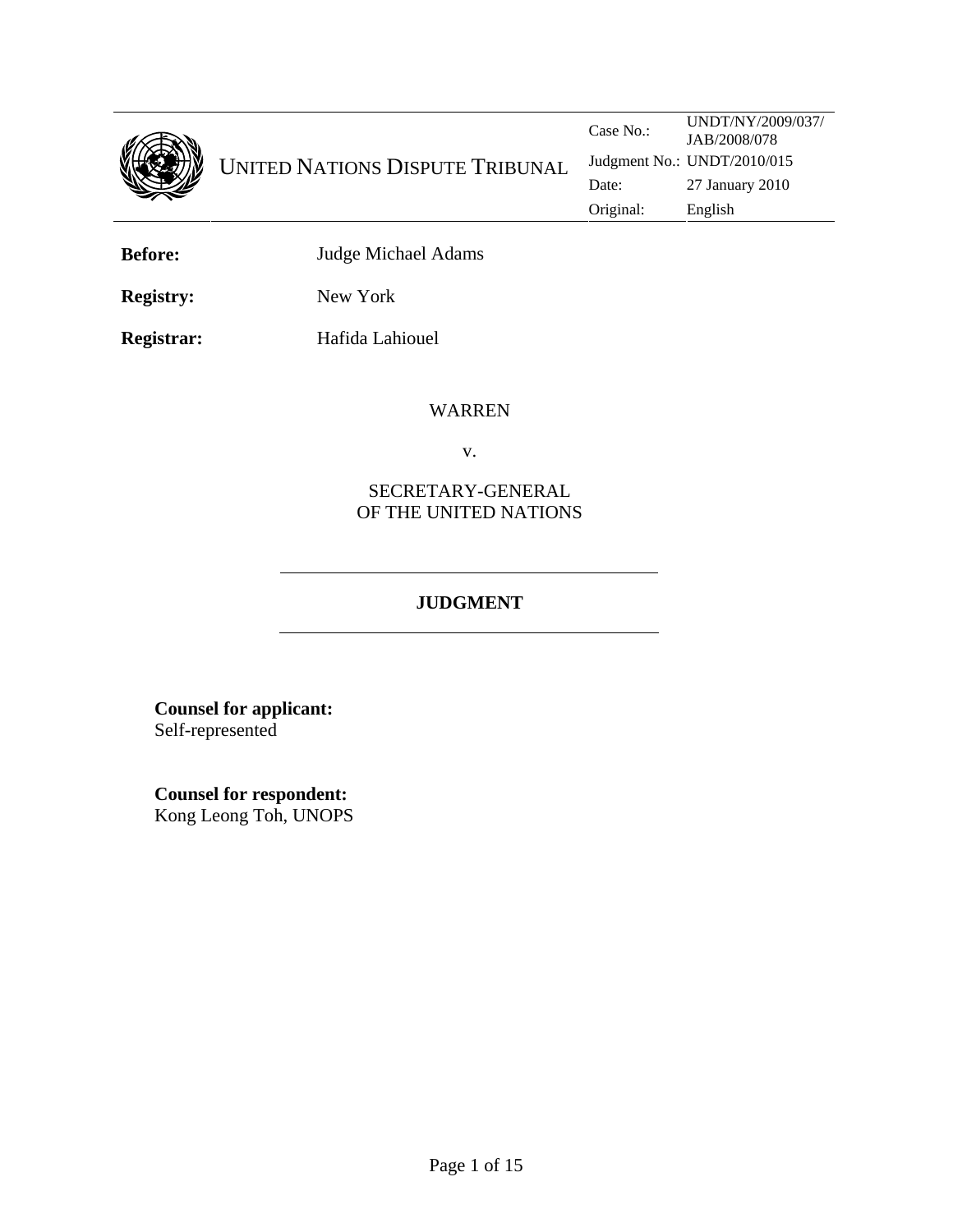### **Introduction**

1. The case concerns the calculation of the applicant's lump sum entitlement for his home leave travel from Geneva to Canberra. The parties agree that the question depends on the correct interpretation of para 129 of UNDP/ADM/2003/29 of 7 April 2003 ("Home Leave") which stipulates that the lump sum is 75 per cent of "the cost of the full economy class fare by the least costly scheduled air carrier and by most direct route". They dispute what is meant by the phrase *full economy class fare*, since the respondent had calculated the applicant's lump sum based on an *economy premium* fare quoted by a travel agent. Although the applicant was employed by UNOPS, the parties agree that UNOPS had adopted para 129 as its applicable obligation.

### **Applicant's submissions**

2. The lump sum received from the respondent was insufficient since it was not based on the correct flight fare, namely "full economy class fare". Had the respondent used this fare, the basis for calculation would have been a fare from British Airways which amounted to USD11,288. The applicant should therefore have been paid USD31,747 (USD8,466 for each of three adults and USD6,349 for a child), but the respondent only paid him USD10,354. The residual amount is therefore USD21,393.

3. In DP/2005/16/Add.1 of 20 April 2005, the Executive Board of UNDP stated that it had implemented a number of the key recommendations of a Joint Inspection Unit (JIU) report (JIU/REP/2004/10, "the 2004 report") that identified the full economy fare as that published by the International Air Transport Association ("IATA").

4. The economy fare should have been based on the code designators established by the IATA which, for "economy class" are "S" and "Y". However, the respondent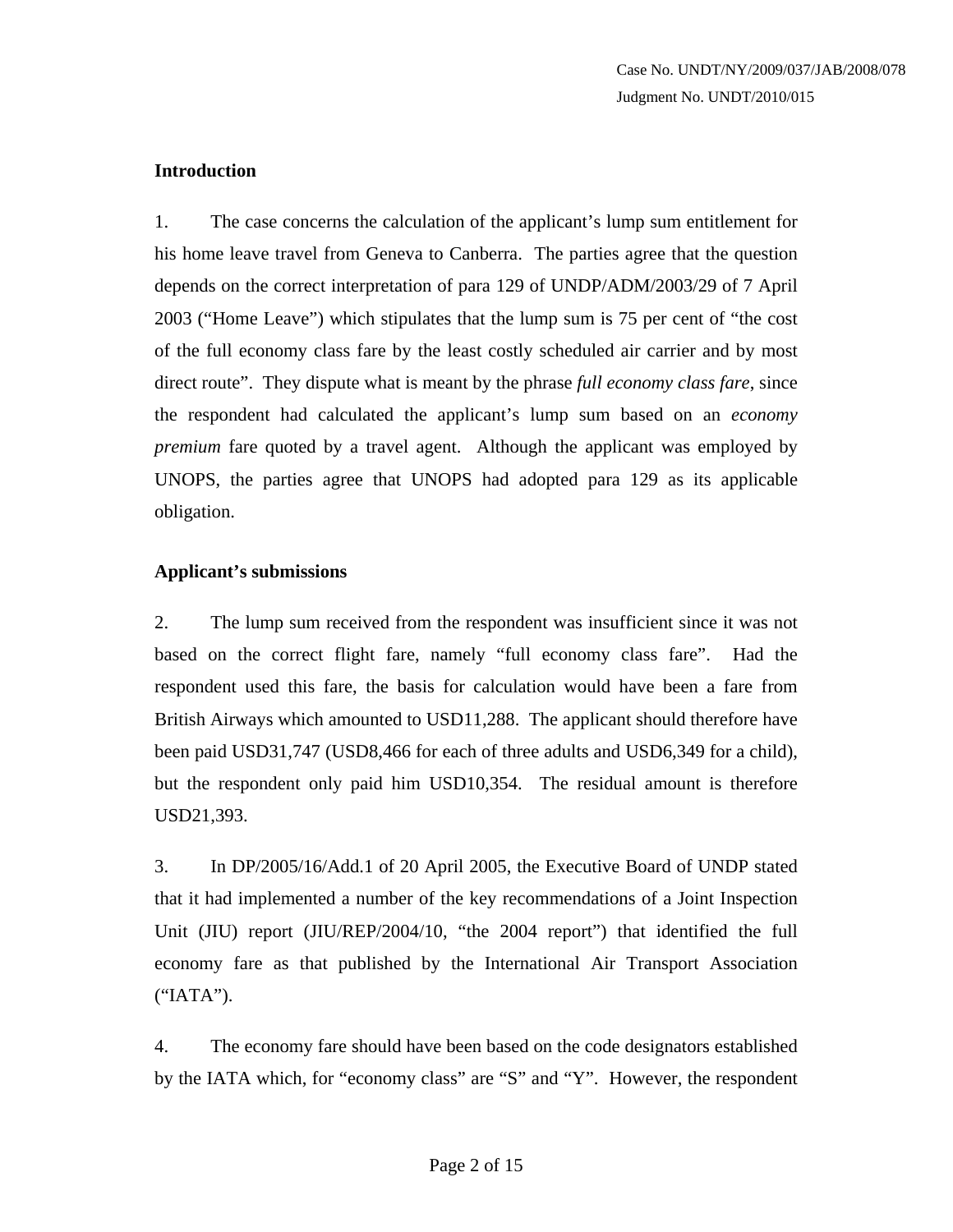had applied "WFFEUR" which designates "economy premium" and not "economy class". The mileage limit specified as a condition of the Y fare identified by the applicant was 12,789 miles. The travel through London with British Airways which should have been used was 11,285 miles.

### **Respondent's submissions**

5. The staff member should not make a profit from the lump-sum payment. The basis for calculating the applicant's lump sum was correct, since for UN purposes "full economy" is understood as "unrestricted economy". The JIU report that preceded the 2004 report (JIU/REP/95/10, "the 1995 report") noted that "the lump sum paid to a staff member was set Organization wide at 75 per cent of the *full unrestricted economy-class ticket*. The term *unrestricted* was "dropped" in the latter report but this was an editorial mistake.

6. DP/2005/16/Add.1 is not authoritative because this is a document *to* the Executive Board and not *of* the Board. Moreover, the views expressed by UNDP management in 2005 are not relevant for the purposes of interpreting a provision that was promulgated earlier (in 2003). If anything, the view of UNDP management of 2008 (to be inferred from the calculation of the lump-sum used here) should be applied, ie, that the correct airfare is "WFFEUR". Even if UNDP has adopted Recommendation 3 of the 2004 report, UNOPS's Home Leave Policy is different to UNDP's since it contains one requirement which is not mentioned in the JIU recommendation, namely that the fare must "be the least costly scheduled air carrier".

7. Regarding the use of IATA fares, "Y" and IATA fares cannot by definition be those of the least costly scheduled air carrier, since IATA is not a "scheduled air carrier". Furthermore, IATA fares are the same whichever airline is used and there will therefore never be a "least costly scheduled air carrier" for travel using IATA fares as required under UNDP/ADM/2003/29. If "Y" is not an appropriate fare because it is not a fare of a "scheduled air carrier", then the applicant must prove that some other non-IATA fares were available for August 2009 which could fairly be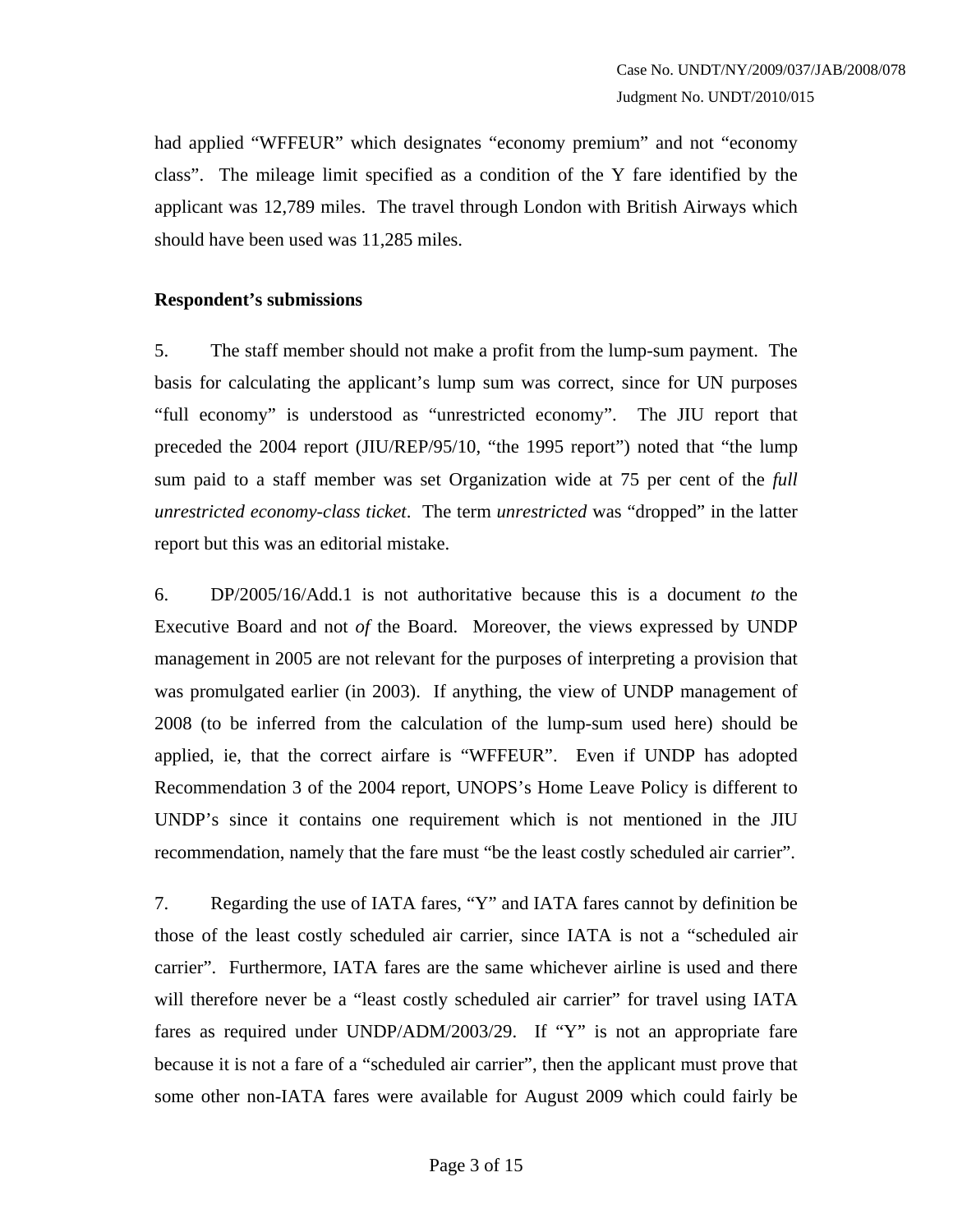described as "full economy class fares". If no such non-Y fare existed then the fare that substantially (although not absolutely) meets the requirements of the UNOPS should be used, ie, the WWFEUR.

8. The fares referred to by the applicant are not "by the most direct route", since this means minimal or no changes in (or deviation from) the route. The fares referred to by the applicant would allow deviation of up to 2,065 miles (or 19.26%) vis-à-vis the Frankfurt route.

#### **Note on evidence**

9. Before assessing the evidentiary value of the evidence tendered before me, I should briefly state my view as to the admissibility of evidence. In my opinion, any material capable of rationally bearing on the issues in dispute is admissible, including hearsay. The crucial questions are relevance and cogency or weight. There is a residual discretion to exclude evidence where it would be unfair to a party to admit it or its admission would unnecessarily add to the expense, inconvenience, or complexity of the trial. In this case the reports of the JIU have been tendered, in effect, by agreement. In my view they are admissible, not only as reports of the opinions of the JIU but as evidence of the facts stated in them, including as to the practices of the UN. The weight to be accorded to this material depends, of course, on the appropriate weight to be given to any contrary or qualifying evidence that has been adduced.

10. The applicant also relies on DP/2005/16/Add.1. This, as is correctly contended by the respondent, appears to be an agenda item for the June 2005 annual session of the Executive Board of UNDP and UNFPA concerning reports of the JIU, rather than any decision of the Board. It takes the form of setting out briefly the nature of the report and, where relevant, identifying particular recommendations which are then commented on by persons who, one should infer, are responsible within the organizations for the matters in question. Where those comments make statements of fact, the document is evidence of that fact for the purposes of the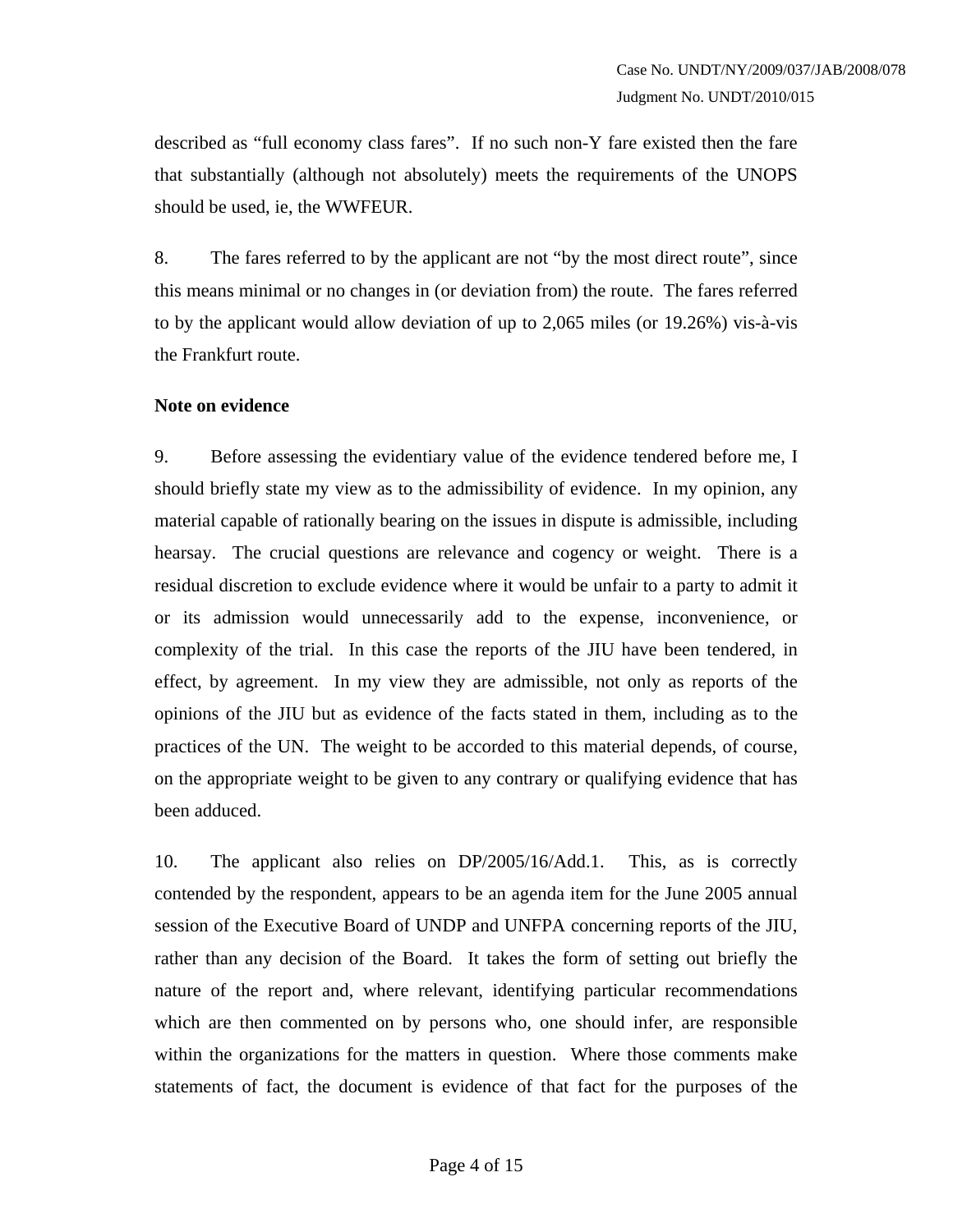Tribunal. Moreover, since refutation both of the apparent authority of the authors to make the relevant statements and the accuracy of those statements is within the peculiar capacity of the respondent to undertake, the failure to do so, or even to undertake the task should lead to the conclusion that the statements are correct. Quotations from a travel agent were copied into the written submissions made on behalf of the respondent. I have accepted those tickets at face value as there was no objection by the applicant. The applicant, without objection, tendered hard copies of information downloaded from several identified sites dealing with air fares. Again, I have accepted these at face value.

#### **Interpretation of** *full fare economy class*

11. A basic rule of interpretation is that a provision is to be understood as it is read in an ordinary and literal manner.<sup>[1](#page-4-0)</sup> This principle applies both to statutory and contractual construction. Modifications are only allowed in certain instances, typically to avoid cruel or absurd results<sup>[2](#page-4-1)</sup> or to cure ambiguities.<sup>[3](#page-4-2)</sup> The United Nations Administrative Tribunal operated with a similar concept of "reasonable interpretation<sup>"[4](#page-4-3)</sup>. For reasons which are explained below, there is uncertainty about the meaning of the phrase *full economy class fare* which, to some extent, is a technical term. In this situation extrinsic or expert evidence is admissible as to its meaning.

12. On the face of it, para 129's reference to the *full economy class fare* appears to be either a generic description denoting fares that might in the airline industry be known by other descriptions or it could be a specific description used in the industry to denote a particular fare with specific elements. It is is unlikely that the phrase was

1

<span id="page-4-0"></span> $<sup>1</sup>$  In common law, this principle is known as "the plain meaning rule" or the "literal rule". In the</sup> context of the Vienna Convention of Treaties this approach is also often referred to as "objective" interpretation (art 31 spells out the general rule of interpretation as "[a] treaty shall be interpreted in good faith in accordance with the ordinary meaning to be given to the terms of the treaty in their context and in the light of its object and purpose").

<span id="page-4-1"></span> $2$  In statutory interpretation this is in English law known as "the golden rule" and in U.S. law as "the soft plain meaning rule".

<span id="page-4-3"></span><span id="page-4-2"></span><sup>&</sup>lt;sup>3</sup> This is sometimes referred to as "the mischief rule".

<sup>4</sup> See, eg, (2007) Judgment 1352 and *Meron* (2004) Judgment 1197.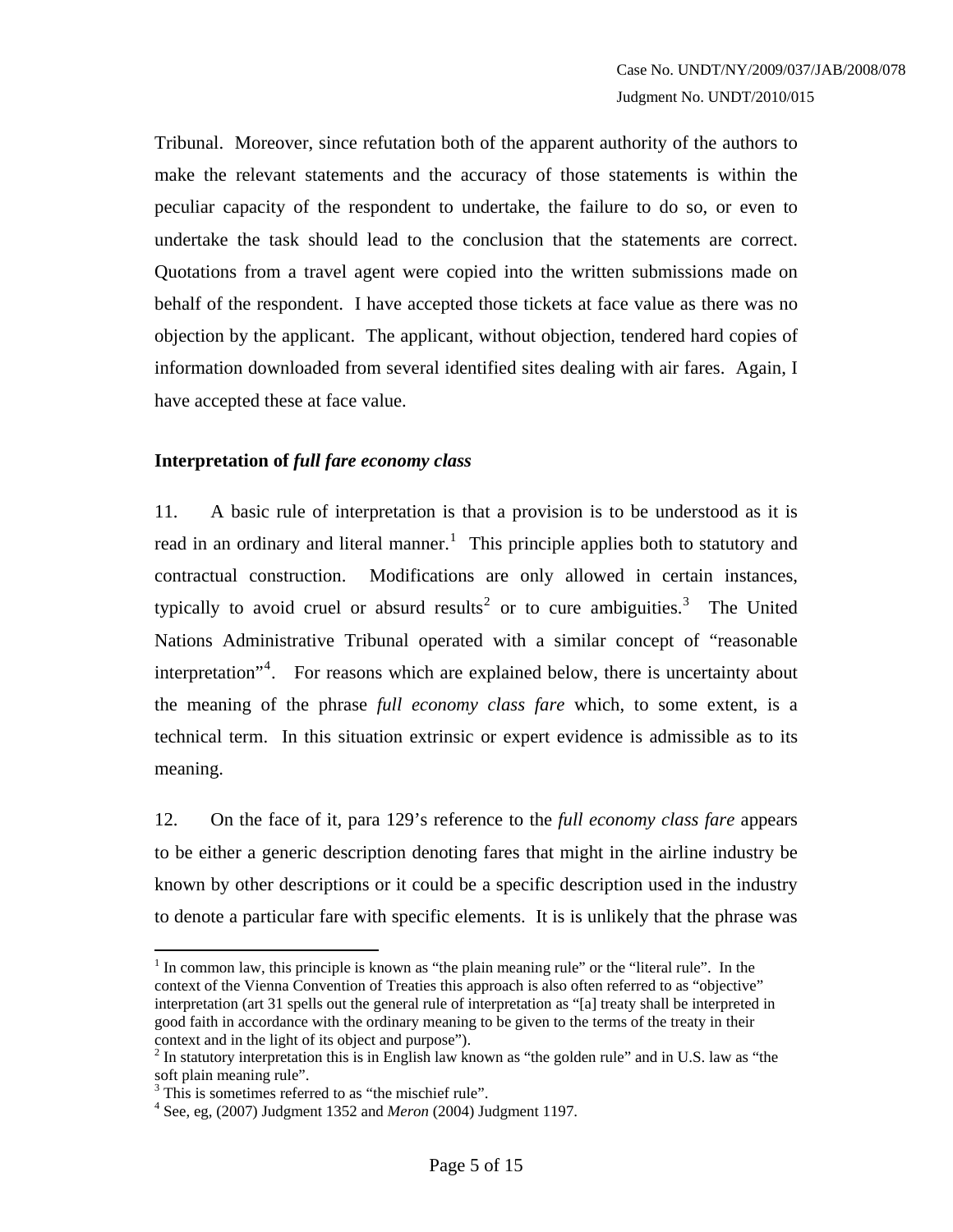intended to be used in the latter sense because there is no reference to any industry source or published or ascertainable material that would divulge the technical content or define the term, which would conventionally be done when a technical term is used. Nor have the researches of the applicant and the respondent – which have been extensive – discovered any industry use of this term.

13. Counsel for the respondent submitted that the phrase was a mistake. Indeed it is, but not in the sense he meant. Many hours have been spent in attempting to understand its meaning, not only by the parties but also by the Tribunal. The evidence discloses a high degree of complexity embedded in apparently simple descriptors such as "economy" and the codes used to denote variants, which is virtually impossible for the uninitiated to understand. This is a disgraceful waste of time and should have been avoided by the use of a description that would immediately yield its meaning or refer to a document generally available that would do so. A staff member (and management, for that matter) should not need to speculate amongst a variety of possible calculations, all feasible to some extent or other, to ascertain the entitlement of the staff member and the obligation of the Organization.

14. The only viable approach is to give the term as ample a meaning as the phrase *full economy class* reasonably bears and identify those fares which it logically and reasonably denotes. This task is informed (but, regrettably not definitively) by the 1995 and 2004 reports of the JIU, since they were prepared by or with the assistance of experts, refer to the actual practice of the UN following extensive inquiry and have been relied on by the Administration in applying its policies. The authors of the reports should be, for present purposes, regarded as experts.

15. The 1995 report used as its starting point for the discussion on the air fares former staff rule 107.9 referring to the normal route for *duty travel* as "the most direct and economical route", and pointed out that changes in the way in which air travel actually occurred rendered the term "'the most direct route' obsolete and invalid" [117]. The report ([127]-[135]) contains an extensive discussion of classes of air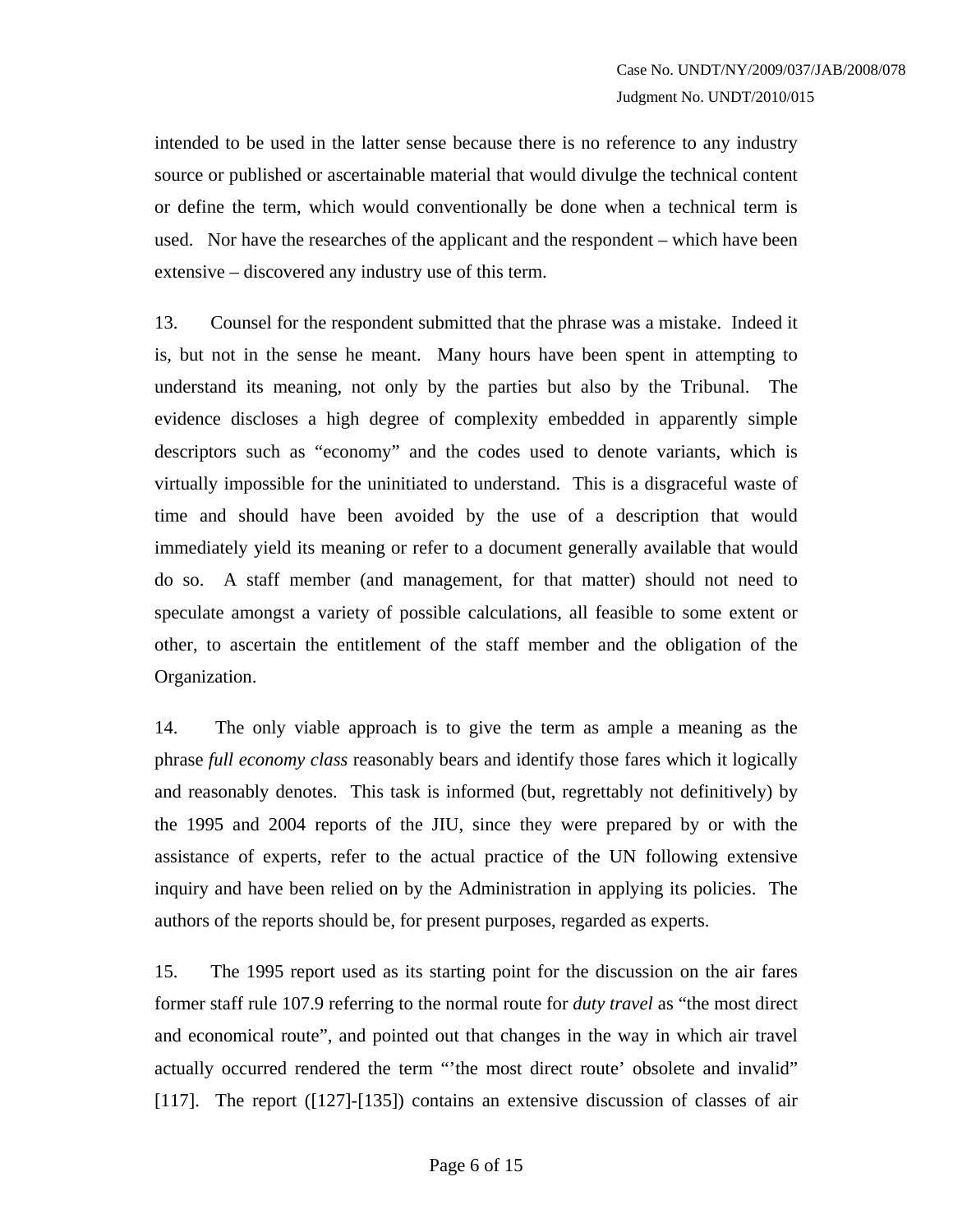travel but this is focused upon the entitlement to what is called "higher than economy-class transportation". However, what is meant by "economy class" is not discussed. Indeed, there is no discussion at all about variations at this level though it is clear that, even at this time, this description comprised many variants. The approach apparently commended by the JIU was to seek the "least costly air fare structure regularly available" by obtaining information from travel agencies and giving administrative assistants access to the online air schedules and information as well as encouraging the traveling staff "to get more involved in securing the most economical and efficient use of their travel funds" [122].

16. Staff rule 107.9 deals with duty travel and therefore not with the entitlements of staff to home, education grant and family visit travel. This is a vital distinction which, to my mind, was insufficiently appreciated by those responsible for calculating the applicant's lump-sum entitlements. The inspectors stated that the data "quite convincingly prove that the procedure is beneficial to the United Nations in terms of savings in administrative work and costs" but that the question "not yet properly resolved is the rationale and methodology for establishing a proper level of cash incentive for the staff" and noted that –

Since the inception of this practice, the lump-sum paid to the staff member was set Organization-wide at 75 per cent of the [price of a] *full unrestricted economy class ticket*". ([88]. Italics added.)

The report further observed –

[89] The argument was that the 75 per cent scheme would, on the one hand, still create significant savings for the Organization (as a result of the elimination of payment of DSA, terminal expenses, shipment of unaccompanied luggage) and, on the other, allow the staff member to buy his or her own ticket at a lower price. The 75 per cent figure was across the board, somewhat arbitrary and without much in the way of specific supportive calculations. What was an acceptable arrangement at the experimental stage of lump-sum practice is no longer convincing as part of the procedure which might become standard and permanent in the whole of the United Nations. The setting of the incentive level is still a weak point of current lump-sum procedure.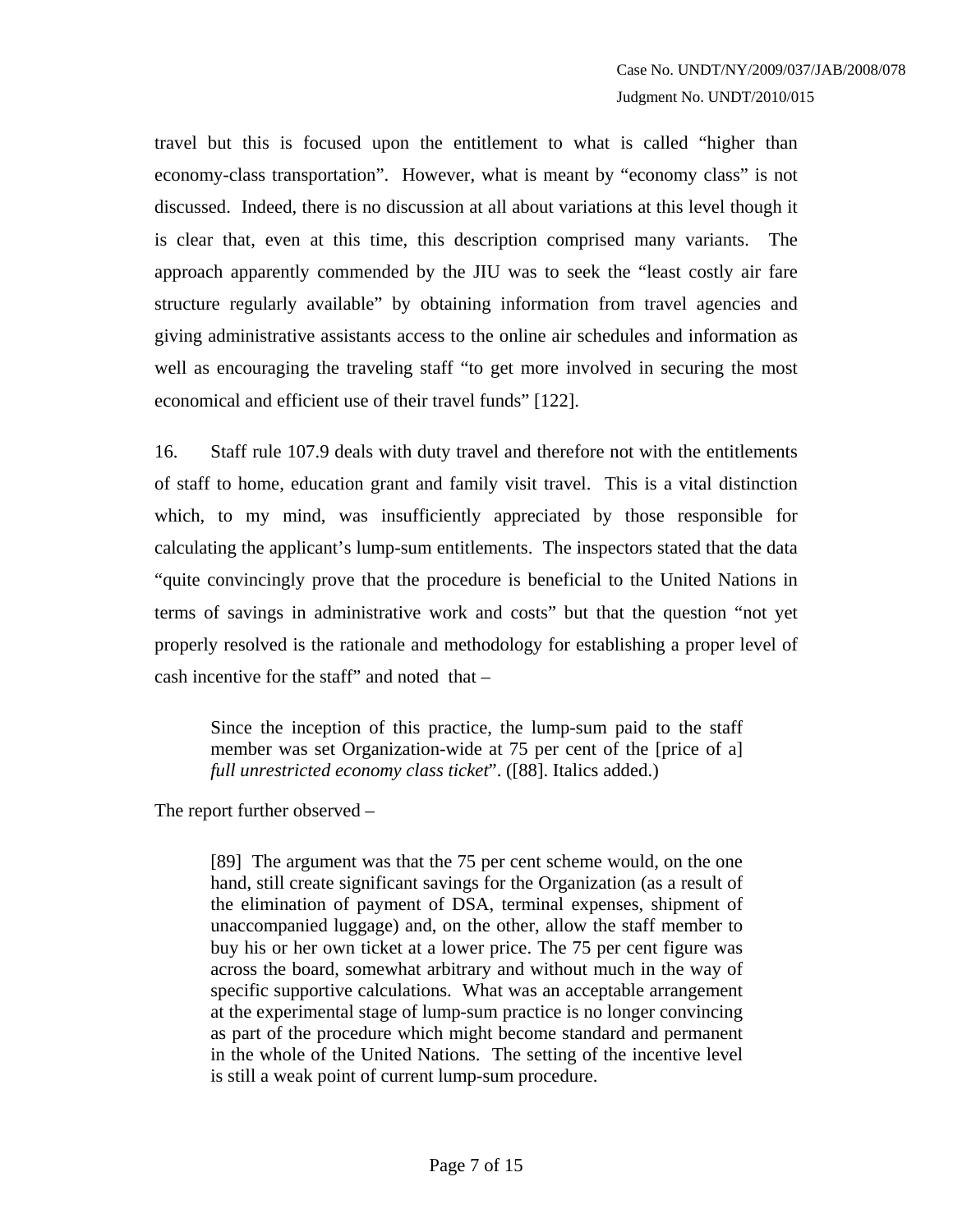17. Regrettably, the inspectors did not explain what was meant by the italicised phrase. However, it is obviously not intended as a technical description of a particular kind of economy ticket but rather to indicate that the amount to be discounted was to be calculated by reference to an economy class ticket which gave the most favourable conditions able to be obtained in economy class and was not subject to any restrictions of any kind. Had it been intended to use the phrase or any part of it in a technical sense as used in the airline industry, it is inevitable that its source and a reference would have been identified. The adjective "economy" did not need a reference since it was used generically to describe the lowest of the three available classes, the others being first class and business class. It follows that it cannot be inferred that a ticket which is named in the industry by one or more carriers or one or more travel agencies as "unrestricted economy" as a *technical* description would fall within the class described in the report, let alone whether it would satisfy the requirement of para 129. It either case it would be necessary to examine the particular attributes of such a ticket to see whether it did so.

18. It is significant that the 2004 report took the same approach as the 1995 report, also discussing the class of air travel without analysing, in relation to what was called "economy class", the many (and confusing) variants in this category. As with the earlier report, there is an extensive discussion of the lump-sum option, noting that it had been used in the UN for some time and, incidentally, noting that OECD also pays a lump sum "ranging between 55 per cent and 75 per cent of the *full economy fare* according to the country/area". The 2004-report goes on to say –

[59] Further, it is understood that the amount of cash paid should in principle serve as an incentive for the staff to opt for it in order to meet the goal of reducing administrative workload. Since most organizations applying the 75 per cent rate acknowledged that this percentage is adequate, a higher ratio appears to be excessive…

[60] In the Inspector's view, the correct balance should be sought between the need to encourage use of the lump sum and the need to ensure rational use of resources in order to achieve economy, efficiency and effectiveness in the process. It is also imperative to attain a certain level of uniformity in the entitlements of staff across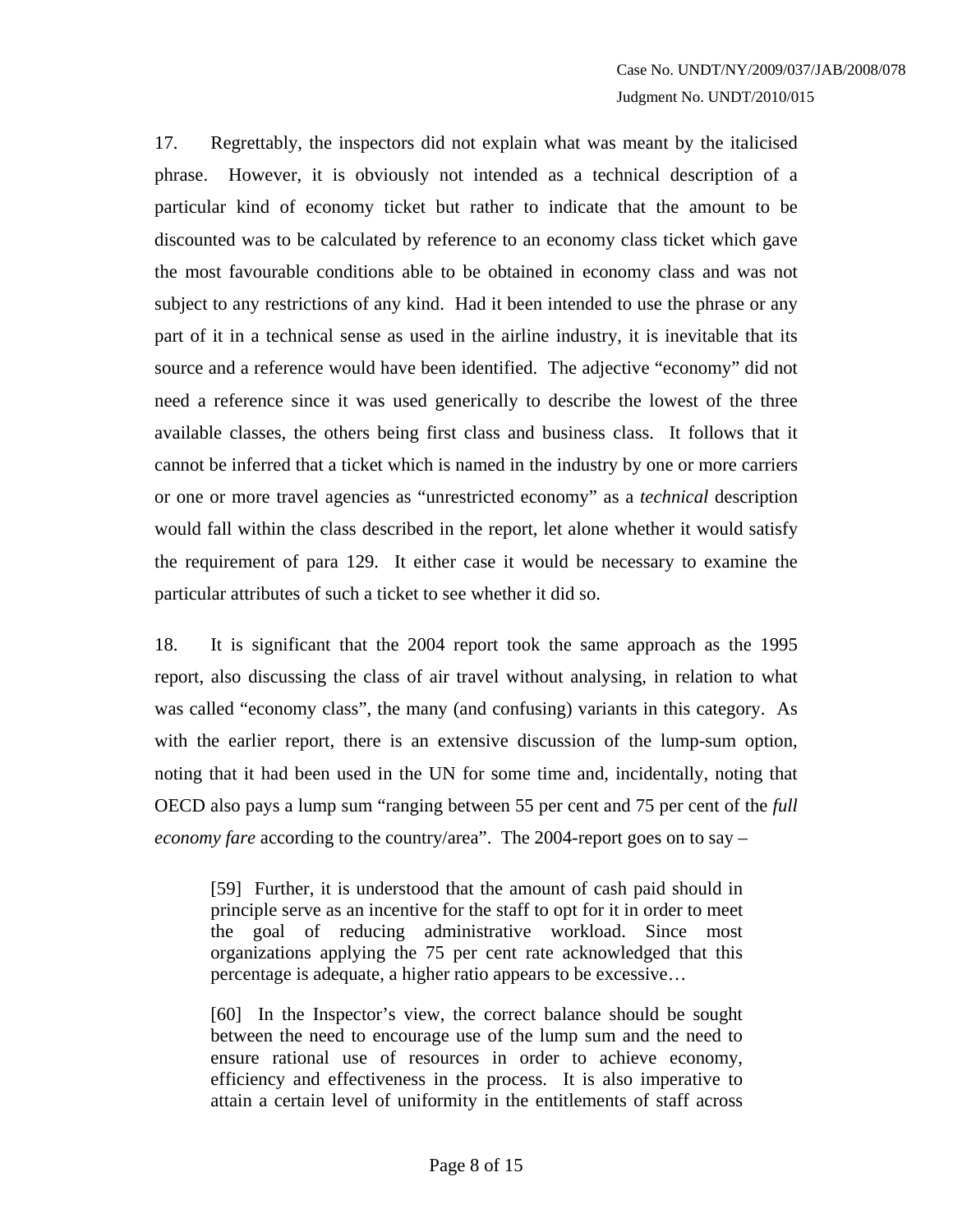the board and rectify the unfavourable conditions of those staff originating from/serving in countries where it is not possible to finance travel costs with the lump sum amount received, and the resulting adverse impact on the mobility of staff. Consequently, the Inspector estimates that if all organizations of the system were to align to 75 per cent of the full economy affair on home leave, family visit and educational travel (which has proved to be successful in terms of cost saving for the organization applying it and has provided sufficient motivation for the staff to use it), considerable savings could be achieved.

19. This discussion follows essentially the same line as did the earlier report. The particular type of economy fare is not identified in any technical or precise sense but is obviously meant generically as an amount, even discounted by 25 per cent, which will induce an individual staff member to accept in lieu of requiring the Organization, at considerably greater expense, to purchase an appropriate ticket and pay the other concomitants of travel. Of course, this inducement must be financial and it is necessary that the economy fare in the calculus must be a sum significantly above that which the staff member would pay for his or her own economy ticket and related costs of travel so that, despite the discount, there will in the result be a financial advantage obtained by accepting the lump-sum. It would be inconsistent with this objective to stipulate a fare payable to a carrier or a travel agent representing a sum actually to be paid or close to such a sum. In the 1995-report, the Inspectors explained this advantage by stating that –

[91] The Inspectors have also examined the objections raised and concluded that the principal reservations about the lump-sum practice are often of a conceptual character - whether it is proper for the United Nations staff member to make and retain legally savings on exercising his or her entitlement to travel under the Staff Rules. Looking at the lump-sum practice from that conceptual viewpoint, one can point to its positive side since it promotes a general and welcome tendency to economize (by doing the same thing for less). If the funds earmarked for home leave and related travel had been disbursed anyway and gone to commercial companies external to the United Nations, one can argue that it is still better that our own staff (which, in the words of current and previous Secretary-Generals, are the most valuable assets of the Organization) should profit from these funds.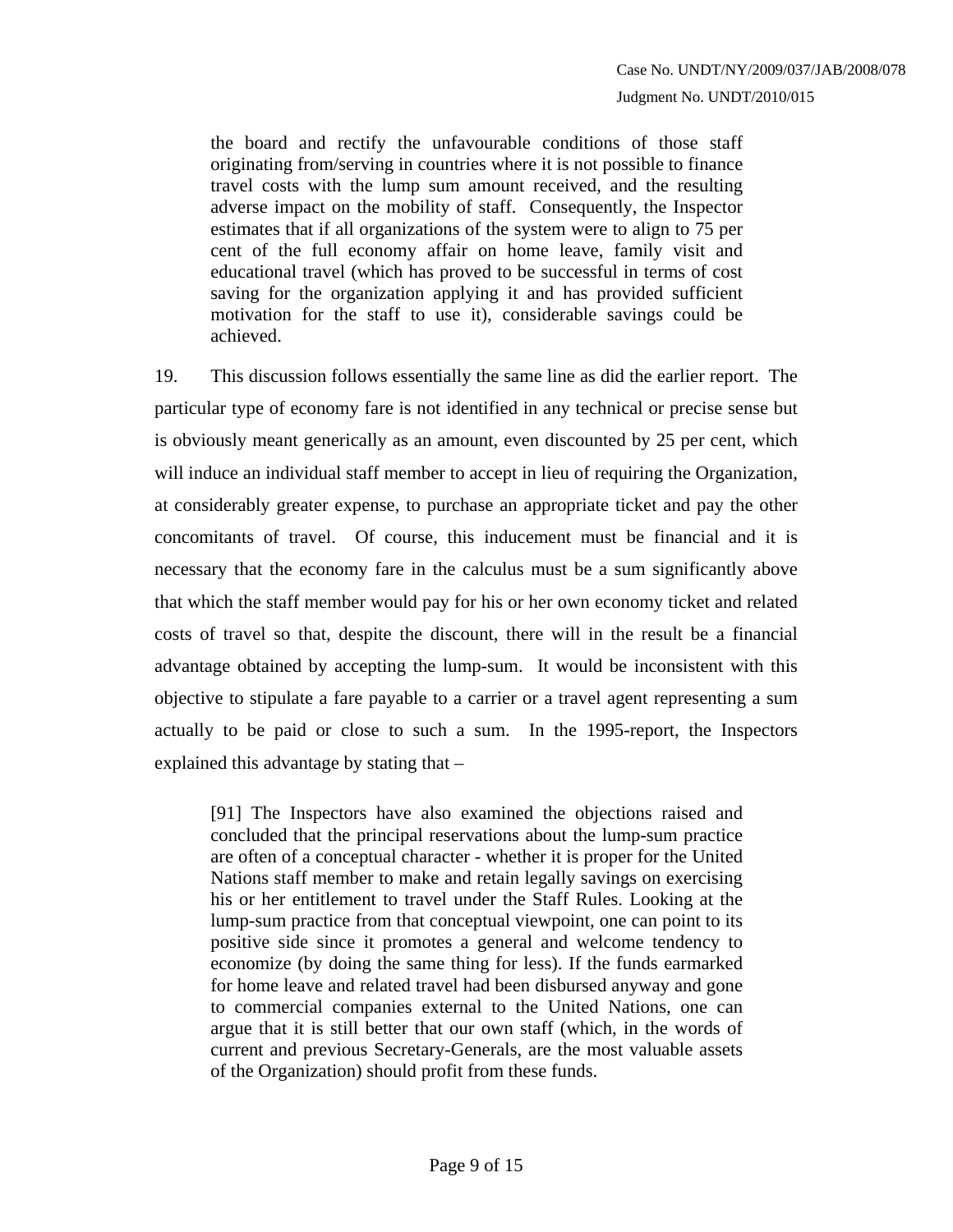20. Accordingly, the approach of the respondent, as ultimately put to the Tribunal, to obtain from a travel agent a fare described as "unrestricted economy", which is a fare for an actual ticket so described, only 75 per cent of which would be paid to the applicant, must be fundamentally mistaken, quite apart from differing from the language in para 129. I have mentioned the submission of the respondent that the report omitted the word "unrestricted" (used in the earlier report) by mistake. I think that the word "unrestricted" was omitted as mere surplusage, in the context being just a synonym for "full", but capable, it might have been thought, of ambiguity if there were indeed economy class tickets that, in the industry, were described as "unrestricted". Furthermore, the phrase "full economy fare" is used on a number of further occasions in the report as well as in Annex 7, which is a comparative table of lump-sum options for travel offered by various associated organizations, including UNDP, and presumably uses their descriptors. The word "unrestricted" is nowhere used. It is impossible to accept the argument that this is a mistake or oversight.

21. Again, having regard to the purpose of the report and the obvious expertise of those who assisted in its preparation, it seems to me that I should accept the correctness of the statement that it was the practice of the UN in respect of lump sum entitlements to pay 75 per cent of the *full economy fare*, as specifically stated in the report, in preference to the submission of counsel for the respondent that "for UN purposes" the phrase should be read by substituting *unrestricted* in the sense of identifying a particular ticket in actual use as distinct from merely being a synonym for *full*. Unlike the 1995 report, the 2004 report does give some assistance in respect of the meaning of *full economy fare*, though it is not explained in the text, by the characterisation of the fare by reference to the IATA "published fare" in Recommendation 3 of the 2004 report as distinct, of course, from that derived from any other source.

22. It was submitted by counsel for the respondent that, since para 129 refers to the "least costly scheduled air carrier", recommendation 3 is mistaken since it does not contain this requirement. This submission is without merit. The recommendation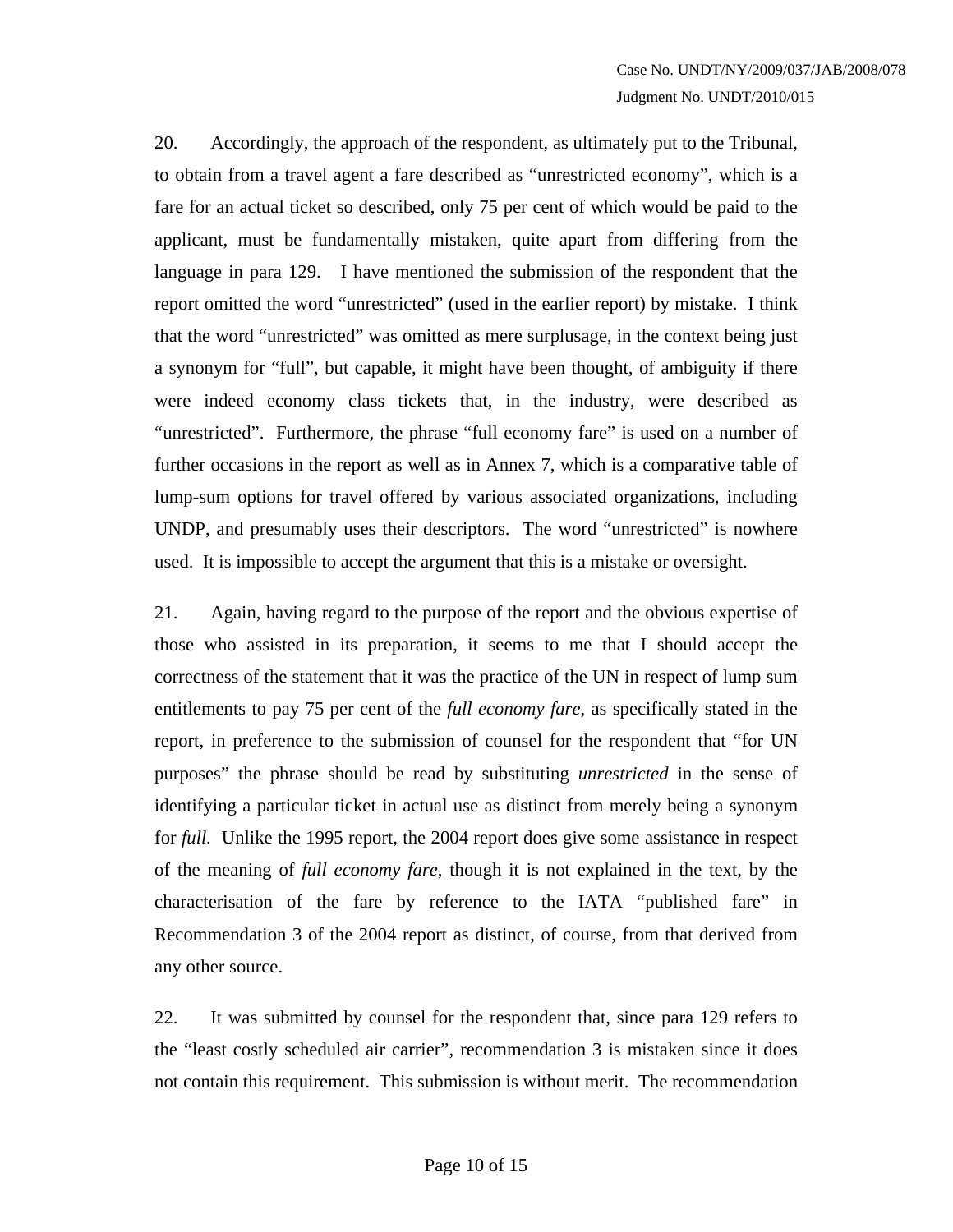assumes that this condition will apply and is concerned only with identifying the benchmark percentage and the IATA reference.

23. What then, is the IATA *full economy class fare*? It is not disputed that the codification of air travel is based upon IATA Resolution 728 – "Code Designators for Passenger Ticket and Baggage Check". The version tendered by the applicant without objection is dated July 2003. This resolution, however, does not refer to a *full economy fare* as such. It specifies a "Fare Basis Code", which "gives information regarding type of fair, class entitlement, minimum and maximum validity, reservations entitlement, seasonality, days of travel and advertising or sales restrictions". The various elements of the Code are combined in descending order, commencing with the Prime Code and going on to the Seasonal, Part of Week, Part of Day, Fair and Passenger Type Codes, ending with a Fare Level Identifier. The first of these kinds, the Prime Code, is the only presently relevant code. This category contains thirteen codes under the heading "Economy / Coach Class Category", of which the first mentioned is "Economy/Coach Premium", designated W, the first, second and third are "Economy/Coach" simpliciter, designated S and Y respectively, whilst all the others are called "Economy/Coach discounted" and are designated with various other letters. Since this third category is described as "discounted", it is plainly neither "full" nor "unrestricted", whilst the first category is described as "premium" and thus apparently departs from "full" in the opposite direction. It seems to me that, by reference to the IATA code, a fare described as *unrestricted full economy class, full economy class* and, for that matter, *unrestricted economy class* would also fall into the category designated "Economy/Coach", thus Y or S. If this is so, it would explain why the authors of the reports or, at least, the second report, did not think it necessary to analyse these terms. It should be noted, as well, that many ticket variations account for the other codes, essentially, lists of restrictions of various kinds applying to the tickets.

24. The applicant tendered at the hearing various extracts of online material taken from sites with access to IATA fares information as at early September 2009. I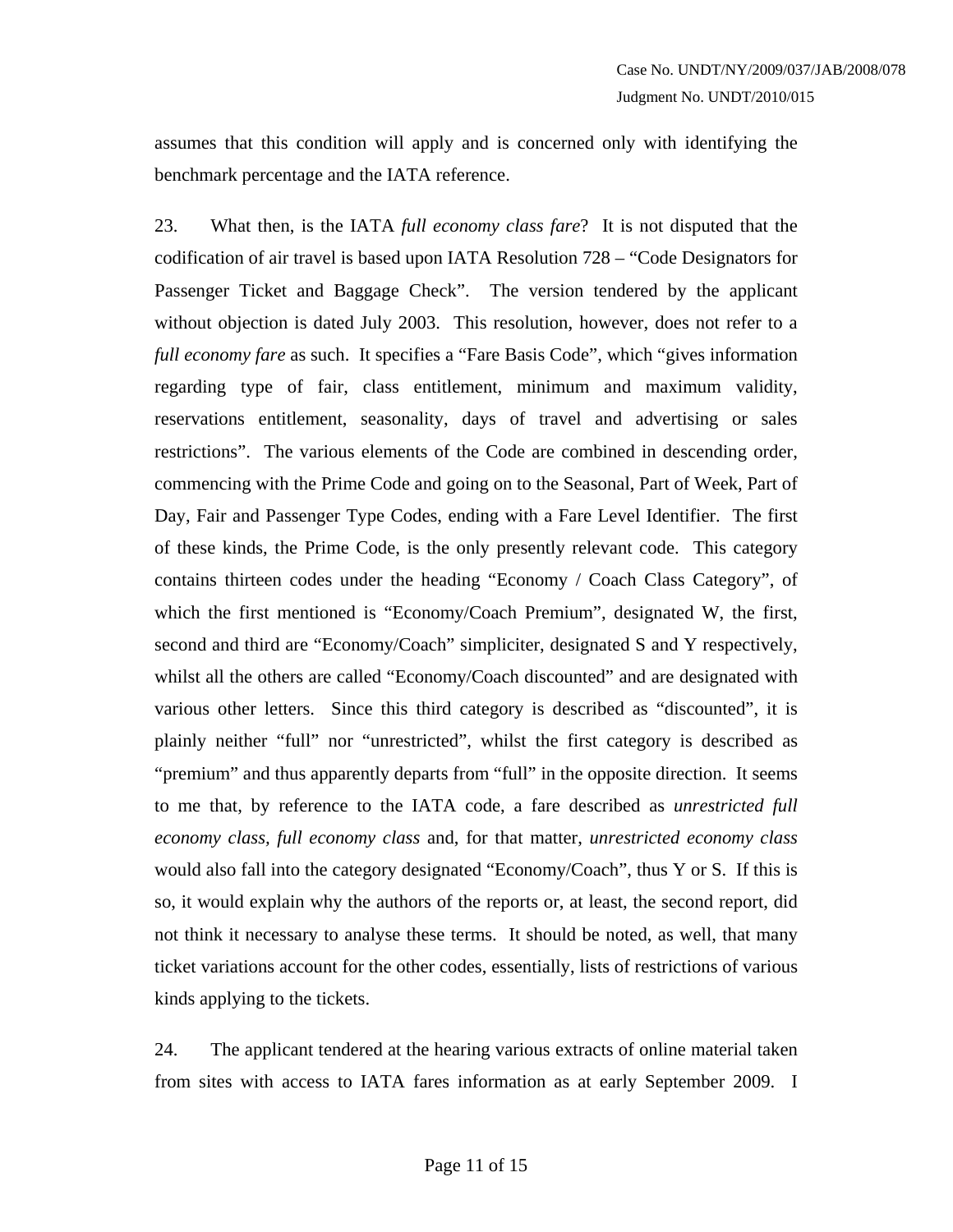accept the material accurately depicts material available from these sites. Six of these pages list all available fares from scheduled air carriers which were selected as they operated from locations on the shortest direct route between Geneva and Canberra. The lists of airline fares show the fare conditions, which state, ia, the fare type in accordance with the booking codes. The term *full economy fare* is not used, nor is the term *unrestricted economy*. The term used that is closest to *full economy* is *economy unrestricted*. Based on this material, the prices in this category vary between USD10,932 and USD11,038.

25. The respondent's case is to ignore altogether the reference in the recommendation to IATA fares and calculate the appropriate lump sum by obtaining a quote for a so-called "unrestricted economy" ticket from a travel agent. It is contended that this approach is justified because para 129 does not refer to the IATA fare.

26. I find this argument unpersuasive. The most obvious point is that para 129 does not refer and never referred to an *unrestricted economy ticket.* Nor has the respondent tendered any evidence that the price for such a ticket is the same as a *full economy fare.* His case (which I have rejected) is that the use of this latter phrase is a mistake. Nor do I accept that it represents UN practice, in light of the reports of the JIU, as distinct from the habit of the particular official who made the decision here in question. Moreover, it is clear that those responsible for the report to the Executive Board considered that UNDP had been applying the recommendation of the 2004 report for some time, certainly well before the applicant's contract expired, which is the relevant date for ascertaining the rule that applied to his lump sum entitlement. It seems to me, even on the assumption that the practice involved a mistaken interpretation of the rule, that the respondent is estopped from applying to the applicant a different practice than that it had evidently been applying to its other employees and gave a particular meaning to para 129 which was part of the contract of employment. This conclusion involves rejection of the submission that the conditions of UNOPS contracts are relevantly different. If UNOPS had a different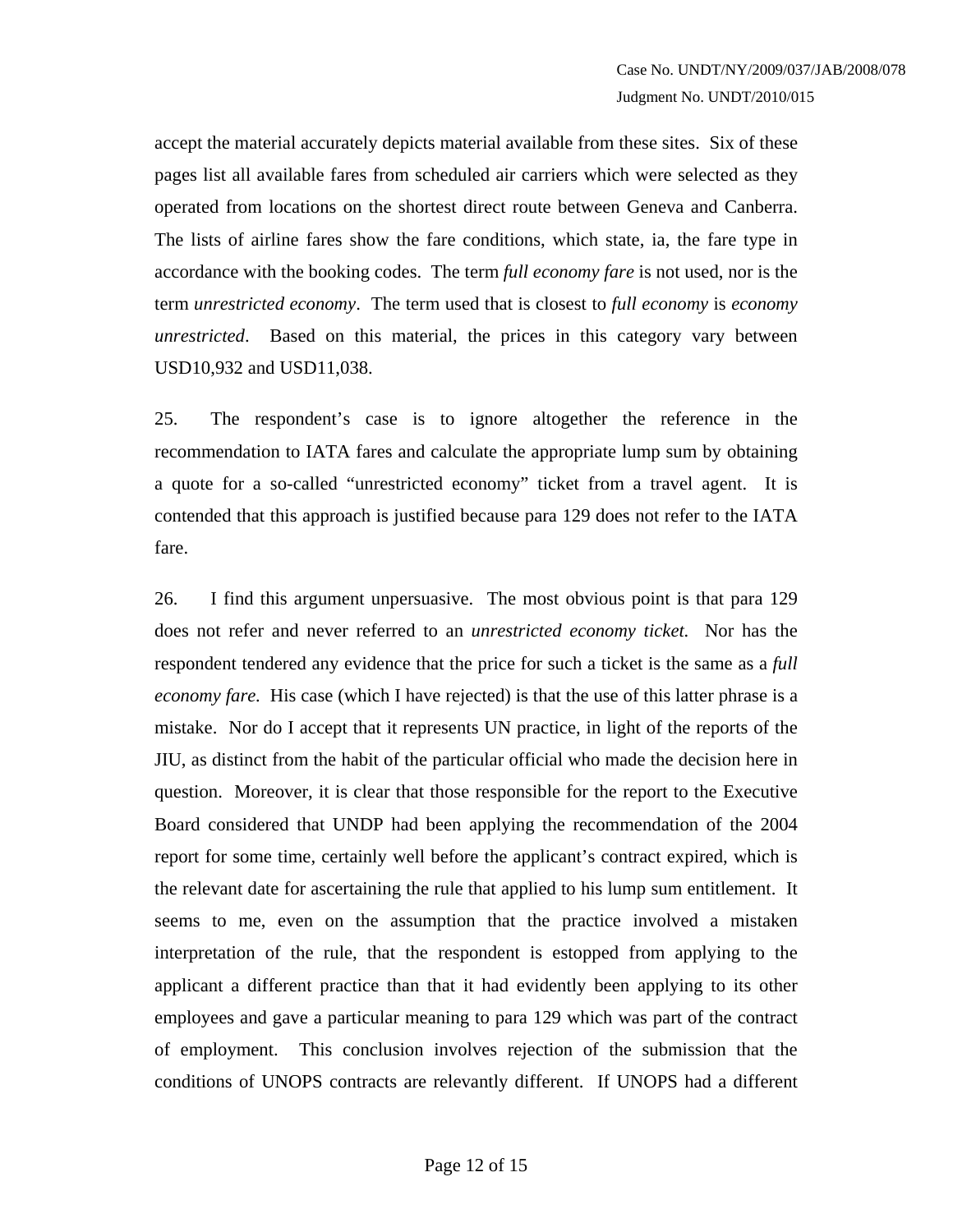practice to UNDP, this is a matter very much within the knowledge of the respondent and the absence of such evidence leads to the conclusion that UNOPS' practice was the same as that of UNDP, just as their rules were identical.

27. I return then to the requirement that the relevant fare is that specified by IATA. On the assumption that the codes contained in the ticket tendered by the respondent are those prescribed by IATA, it appears to me it falls within the class H, namely *economy restricted*. I can see how commonsense might suggest that avoiding the considerable difficulty of interpreting the IATA code by going straight to a travel agent is a good idea but I am unable to see how a ticket which the code designates *economy/restricted* can nevertheless be correctly regarded as an *unrestricted economy ticket* as named by the agent. Since the matter must be determined by reference to the IATA fare and, hence, IATA descriptors, the fact that a travel agent (possibly using a carrier's descriptor) names a ticket "unrestricted economy" must be regarded as irrelevant though, perhaps, interesting. This approach, though not without its own difficulties, at least resolves the paradox. The applicant's evidence demonstrates that the Y code class is now the only class described as "Economy unrestricted" and is available from scheduled airlines under the booking codes YRT and YIF.

28. The first calculation made by the respondent used as its basis the premium economy fare, identified by travel agents, and bearing the Primary Code W. This is an economy fare, but *a fortiori*, not a *full* economy class fare. Its selection appears simply to have been arbitrary, though maybe it was hoped that it would, even discounted by 25 per cent, induce the applicant to accept it. The process of reasoning that led to its selection is, somewhat surprisingly, not in evidence. Nothing in the respondent's submissions, let alone the evidence, either explains or justifies it. It amounts to an implicit admission that the respondent was unable to find a *full economy fare* as such and chose the premium economy fare as an approximation.

29. Counsel for the respondent contended that the web pages tendered by the applicant indicated that the "carrier" was deemed to be IATA. This is mistaken. The code is that designated by IATA for *use by* the carrier, as is apparent from the top of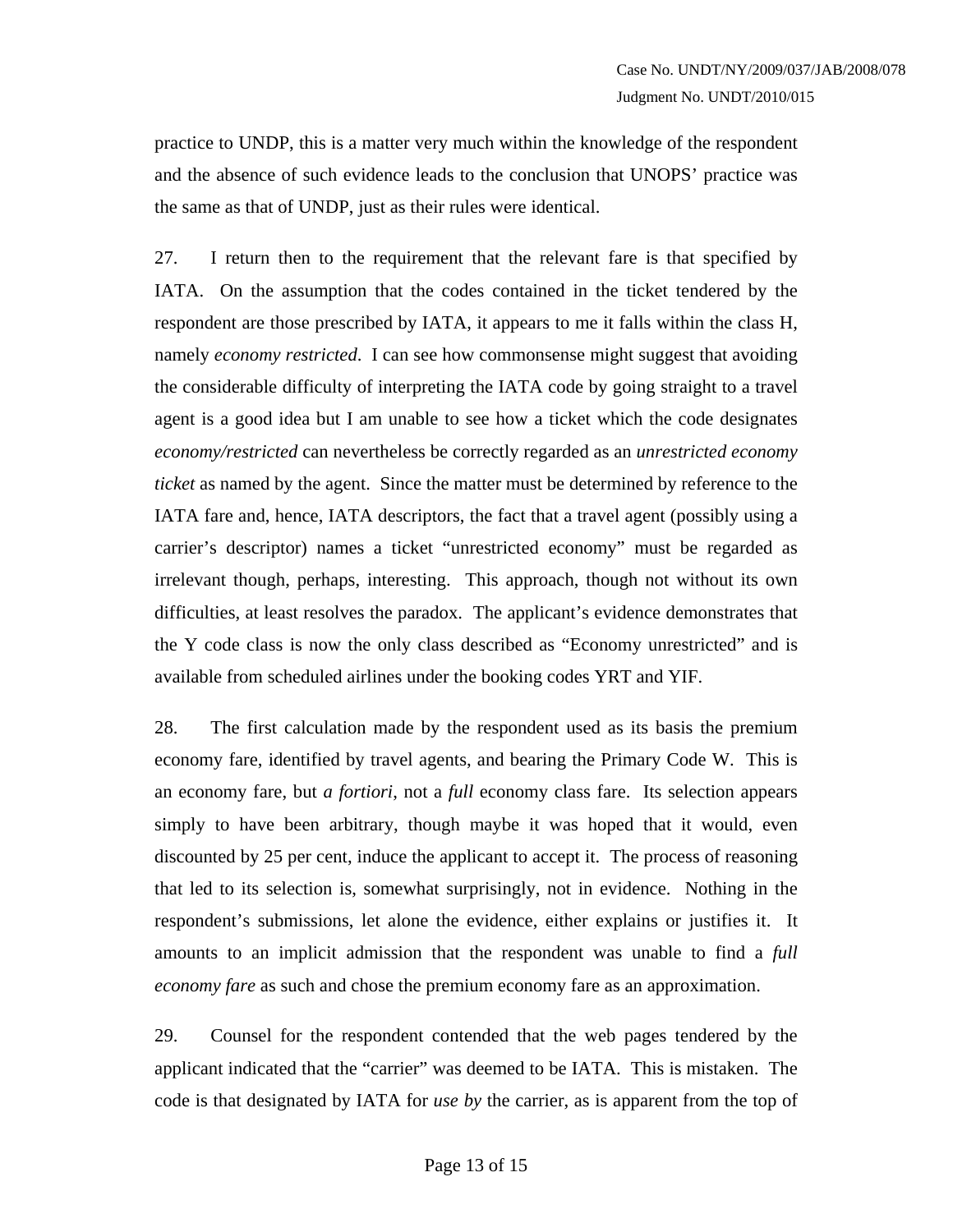the relevant pages, which reference British Airways, Singapore Airlines, Swissair, Alitalia and Lufthansa. The applicant submits (and it is accepted by the respondent) that the distance Geneva – Rome – Singapore – Sydney – Canberra is 10,728 miles, through Frankfurt is 10,724 miles and through London, 11,285 miles. The ticket bought under codes YIF or YRT would permit any of these routes to be taken. Accordingly, the respondent argues, the "most direct route" requirement is not satisfied. I have already referred to the criticism in the 1995 report of this notion but, since it is still in the rules, it must be complied with. However, it needs to be understood realistically. The respondent does not propose any other ticket that can be designated with the Y code which would have more limited route availability. In my view, the variation in distance allowed by the ticket proposed by the applicant is not so great as to take this fare outside the rule.

#### **Conclusion**

30. The administrative decision of 25 March 2008 that the lump sum entitlement payable to the applicant is USD10,354 was calculated on the wrong basis and failed to comply with the applicable rule.

# **Compensation**

31. The fare information extracted from the applicant's evidence shows that the cheapest available fare as at early September 2009 was offered by Alitalia at USD10,919. It is possible that in August 2008 this fare would have been higher but it might also have been lower. More than enough time has already been spent on this case and, since the respondent has not provided information on any alternative fares than that of UNOPS's initial payment to the applicant, or even made any claims or submissions to this end, I have no other option than to rely on the information provided by the applicant. Although the applicant submitted that the actual calculation could be determined in an independent audit, it would impose further administrative costs on the Organization and delay the conclusion of the matter without any guarantee of a significantly more precise outcome.